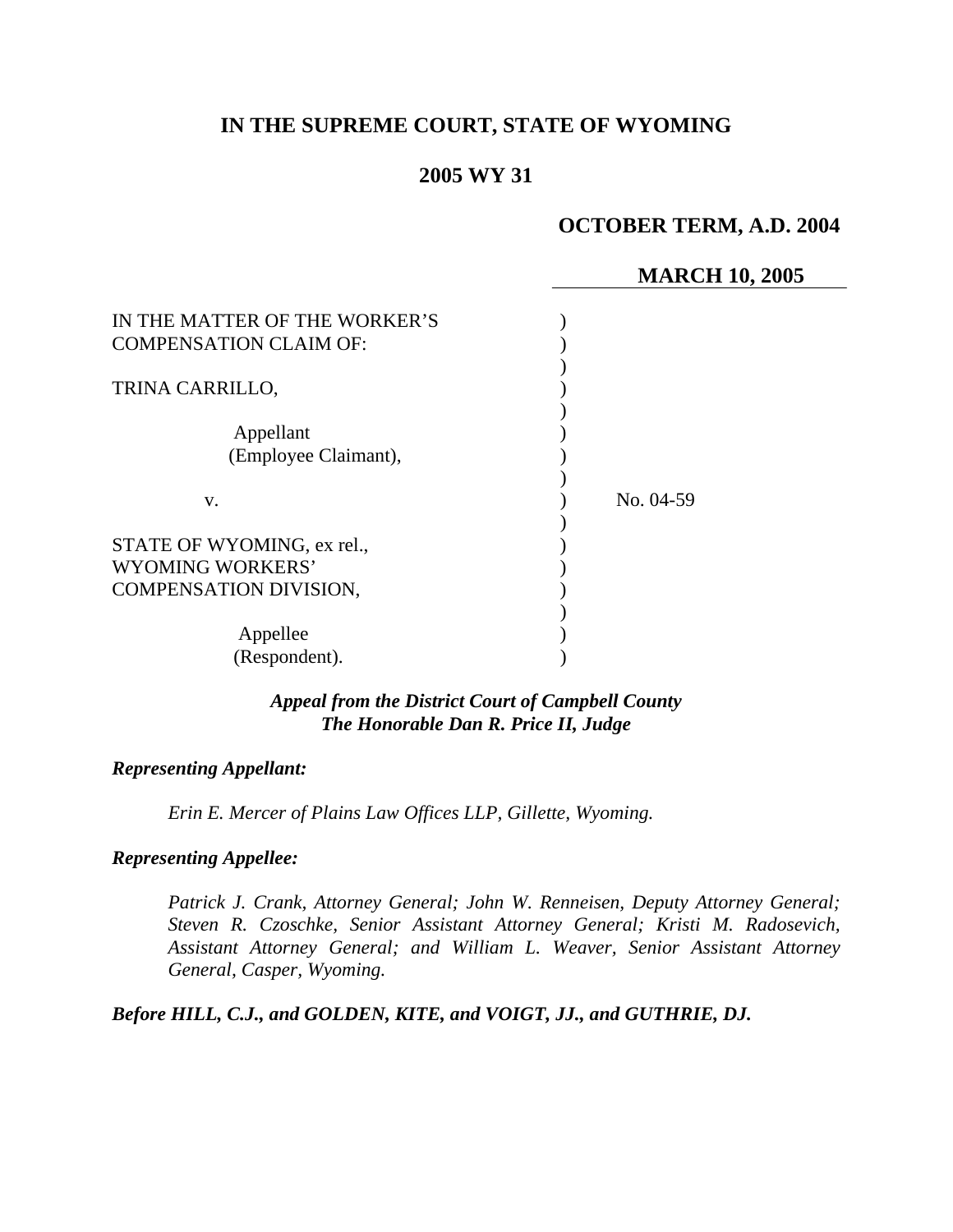### **VOIGT, Justice.**

[¶1] The appellant, Trina Carrillo, appeals from the district court's reversal of a hearing examiner's conclusion that she was entitled to vocational rehabilitation benefits. Carrillo asserts that the district court's decision was based on an incorrect interpretation of the vocational rehabilitation statute. We find that the district court correctly interpreted the statute and we affirm.

### *ISSUE*

[¶2] Wyo. Stat. Ann. § 27-14-408(a)(ii) (LexisNexis 2003) provides:

(a) An injured employee may apply to the division to participate in a vocational rehabilitation program if:

. . .

(ii) The compensable injury will prevent the employee from returning to *any* occupation for which the employee has previous training or experience and in which the employee was gainfully employed at any time during the three (3) year period before the injury[.]

*(Emphasis added.) The issue presented here is the meaning of "any" as first used in the statute above.* 

## **FACTS**

[¶3] Carrillo injured her back while working as a certified nurses aide (CNA). Because of her injury, Carrillo was not able to return to her job as a CNA and applied for vocational rehabilitation benefits. The Wyoming Workers' Safety and Compensation Division (the Division) denied her request for benefits. Carrillo challenged this determination and a contested case hearing was held. The hearing examiner reversed the denial of benefits. The Division petitioned the district court to review that determination. The district court found that the hearing examiner misinterpreted the statute and reversed. Carrillo timely appealed.

#### **DISCUSSION**

[¶4] Resolution of this appeal depends on the meaning of "any" as used in Wyo. Stat. Ann. § 27-14-408(a)(ii). The statute provides that an injured employee may apply for vocational rehabilitation benefits if, following an injury, she cannot return to "any occupation for which the employee has previous training or experience and in which the employee was gainfully employed at any time during the three (3) year period before the injury[.]" *Id.* Carrillo asserts that the statute should be interpreted to mean that if she cannot return to even *one* occupation she had in the three years prior to her injury, she should be provided vocational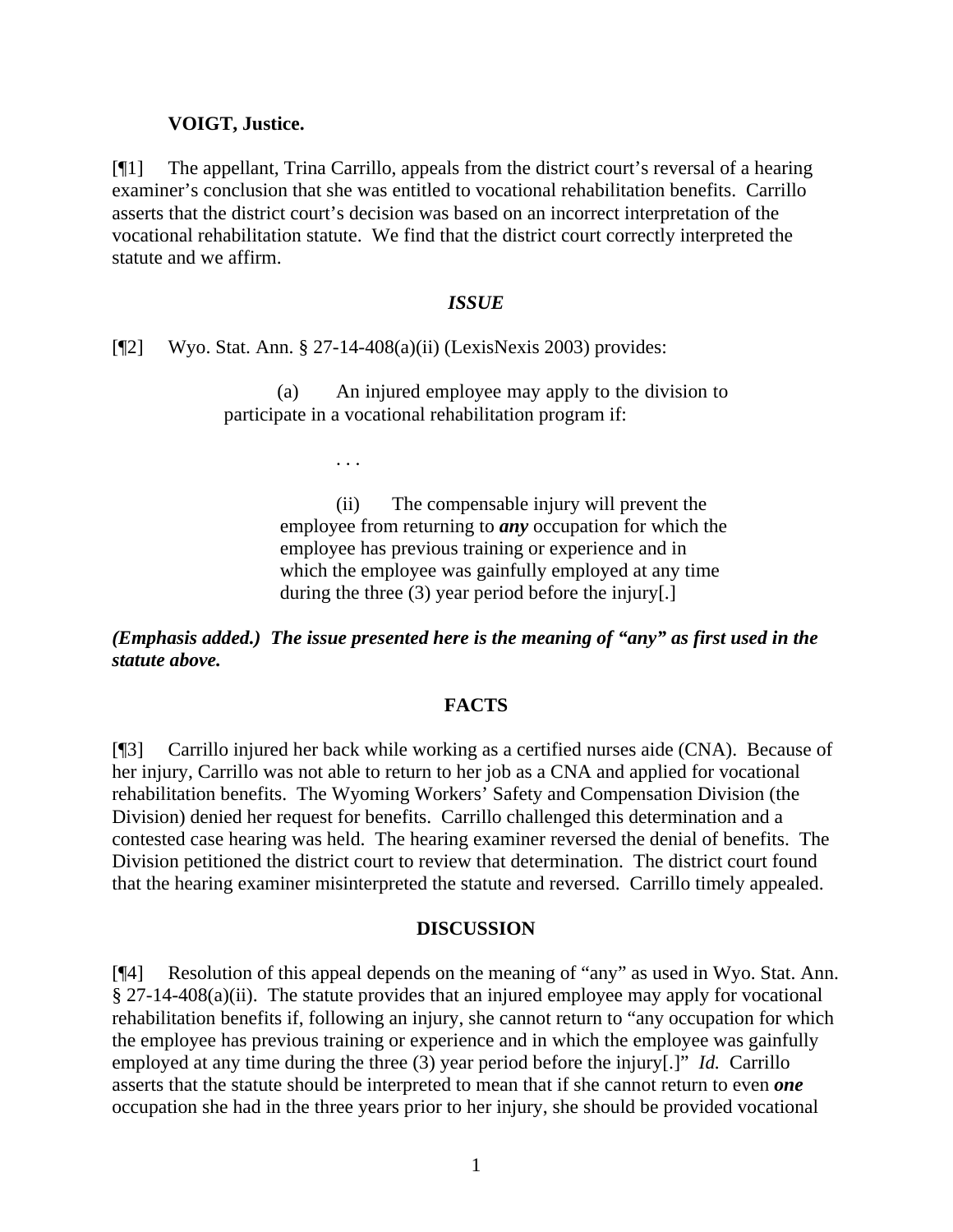rehabilitation. Under this interpretation, if she had three jobs in the past three years, and after her injury she could return to two of the three, she would, nevertheless, qualify for vocational rehabilitation. The Division, however, interprets the statute to mean that Carrillo only qualifies for vocational rehabilitation if she is unable to return to *all* jobs for which she had prior training and experience and in which she was gainfully employed in the past three years. Under this interpretation, if she had three jobs and could return to even one of the three, she would not qualify for vocational rehabilitation benefits. The district court agreed with this latter interpretation.

[¶5] "The interpretation and correct application of the provisions of the Wyoming Worker's Compensation Act are a question of law over which our review authority is plenary." *In re Collicott*, 2001 WY 35, ¶ 4, 20 P.3d 1077, 1079 (Wyo. 2001). Statutory interpretation is a question of law and we review agencies' conclusions of law *de novo*. *Kuntz-Dexter v. State ex rel. Wyoming Workers' Safety and Compensation Div.,* 2002 WY 101 ¶ 10, 49 P.3d 190, 192-93 (Wyo. 2002). When interpreting statutes:

> "[W]e look first to the plain and ordinary meaning of the words to determine if the statute is ambiguous. A statute is clear and unambiguous if its wording is such that reasonable persons are able to agree on its meaning with consistency and predictability. Conversely, a statute is ambiguous if it is found to be vague or uncertain and subject to varying interpretations. Ultimately, whether a statute is ambiguous is a matter of law to be determined by the court.

> When a statute is sufficiently clear and unambiguous, we give effect to the plain and ordinary meaning of the words and do not resort to the rules of statutory construction. Instead, our inquiry revolves around the ordinary and obvious meaning of the words employed according to their arrangement and connection. In doing so, we view the statute as a whole in order to ascertain its intent and general purpose and also the meaning of each part. We give effect to every word, clause and sentence and construe all components of a statute in pari materia."

*In re SJJ*, 2005 WY 3, ¶ 20, 104 P.3d 74, 80 (Wyo. 2005) (*quoting Yeager v. Forbes,* 2003 WY 134, ¶ 13, 78 P.3d 241, 246 (Wyo. 2003)).

[¶6] With regard to the plain meaning of the word "any" we have said, "'[t]he common and ordinary understanding of the word is that it means all or every'" and "'[n]ecessarily it gives to the language employed a broad and comprehensive grasp.'" *Garton v. State,* 910 P.2d 1348, 1353 (Wyo. 1996) (*quoting McKay v. Equitable Life Assur. Soc. of U.S.,* 421 P.2d 166, 169 (Wyo. 1966)). In *Garton,* the statute under review permitted a charge of felony stalking in the event that the defendant committed stalking "'in violation of *any* condition of probation . . ..'" *Garton,* 910 P.2d at 1352 (*quoting* Wyo. Stat. Ann. § 6-2-506(d) and (e)